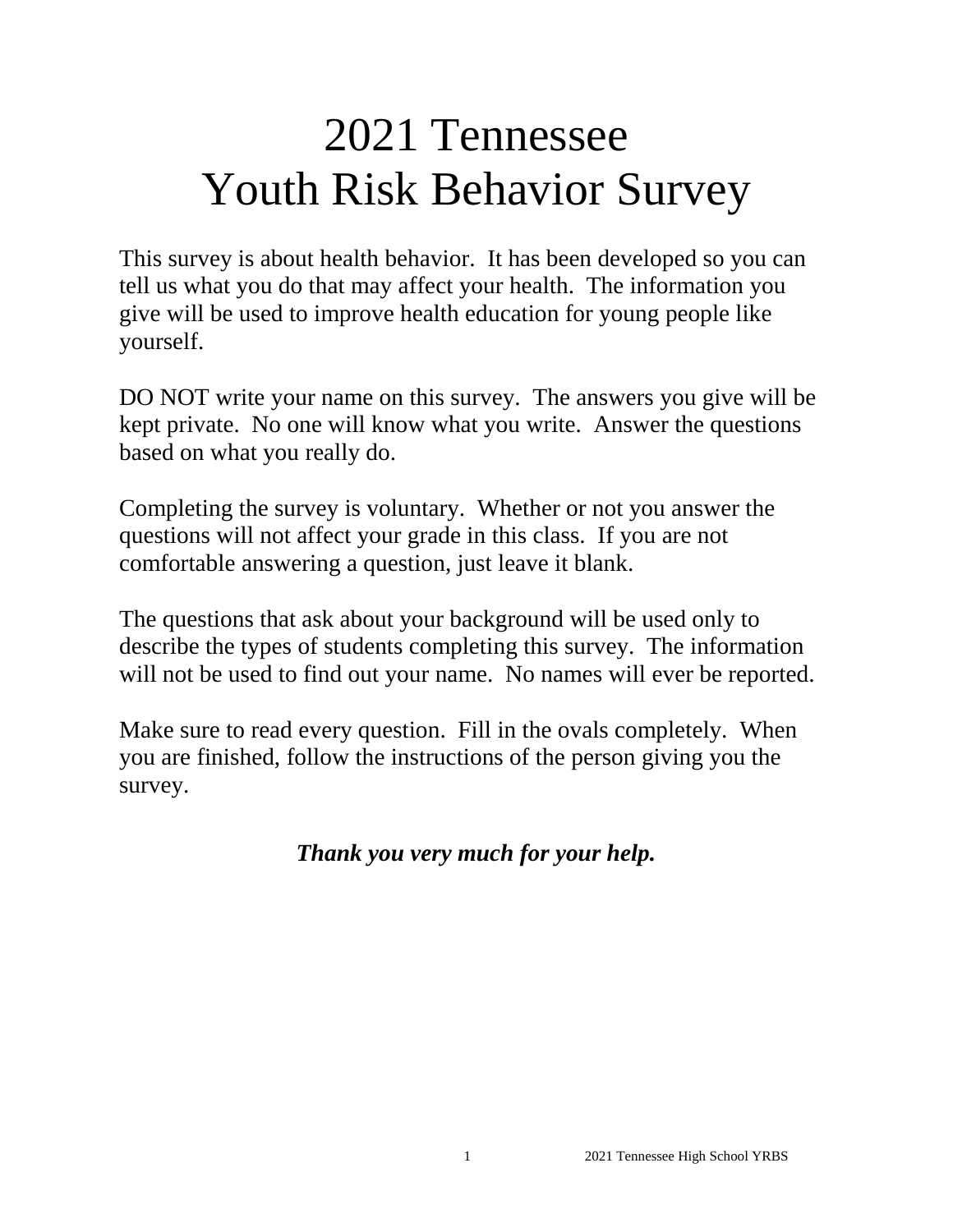#### **Directions**

- **Use a #2 pencil only.**
- **Make dark marks.**
- Fill in a response like this: A B  $\bullet$  D.
- **If you change your answer, erase your old answer completely.**
- 1. How old are you?
	- A. 12 years old or younger
	- B. 13 years old
	- C. 14 years old
	- D. 15 years old
	- E. 16 years old<br>F. 17 years old
	- 17 years old
	- G. 18 years old or older
- 2. What is your sex?
	- A. Female
	- B. Male
- 3. In what grade are you?
	- A. 9th grade
	- B. 10th grade
	- C. 11th grade
	- D. 12th grade
	- E. Ungraded or other grade
- 4. Are you Hispanic or Latino?
	- A. Yes
	- B. No
- 5. What is your race? **(Select one or more responses.)**
	- A. American Indian or Alaska Native
	- B. Asian
	- C. Black or African American
	- D. Native Hawaiian or Other Pacific Islander
	- E. White

6. How tall are you without your shoes on? Directions: Write your height in the shaded blank boxes. Fill in the matching oval below each number.

Example

| Height                  |                    |  |
|-------------------------|--------------------|--|
| Feet                    | <b>Inches</b>      |  |
| $\overline{\mathbf{5}}$ | 7                  |  |
| $\overline{\circledS}$  | $^{\circledR}$     |  |
| $\circledA$             | $\circled{0}$      |  |
| 0                       | $^{\circledR}$     |  |
| $6$                     | $\overline{\circ}$ |  |
| $\bar{\odot}$           | $^{\circledR}$     |  |
|                         | $\circledS$        |  |
|                         | $^{\circ}$         |  |
|                         | C                  |  |
|                         | $^{\circledR}$     |  |
|                         | $^{\circledR}$     |  |
|                         | $^{\circledR}$     |  |
|                         | Œ                  |  |

7. How much do you weigh without your shoes on?

> Directions: Write your weight in the shaded blank boxes. Fill in the matching oval below each number.

#### Example

| Weight                  |                            |                                      |
|-------------------------|----------------------------|--------------------------------------|
| <b>Pounds</b>           |                            |                                      |
| $\boldsymbol{l}$        | $\overline{\mathbf{5}}$    | $\overline{\mathbf{c}}$              |
| $^\copyright$           | $\bigoplus_{i=1}^{\infty}$ | $\overline{\mathbb{O}}$              |
|                         | $\overline{\mathbb{O}}$    | $\tilde{\mathbb{C}}$                 |
| $\overline{2}$          | $\overline{2}$             | ٠                                    |
| $\overline{\mathbb{3}}$ | $\frac{1}{\mathcal{Q}}$    | T                                    |
|                         | $\overline{\circledast}$   | $\overline{\textcircled{\small{4}}}$ |
|                         | Ō                          | $\overline{\mathbb{S}}$              |
|                         | $\circledS$                | $\overline{6}$                       |
|                         | $\overline{\circ}$         | $\overline{C}$                       |
|                         | $^{\circledR}$             | $^\circledR$                         |
|                         | ୍ତ                         |                                      |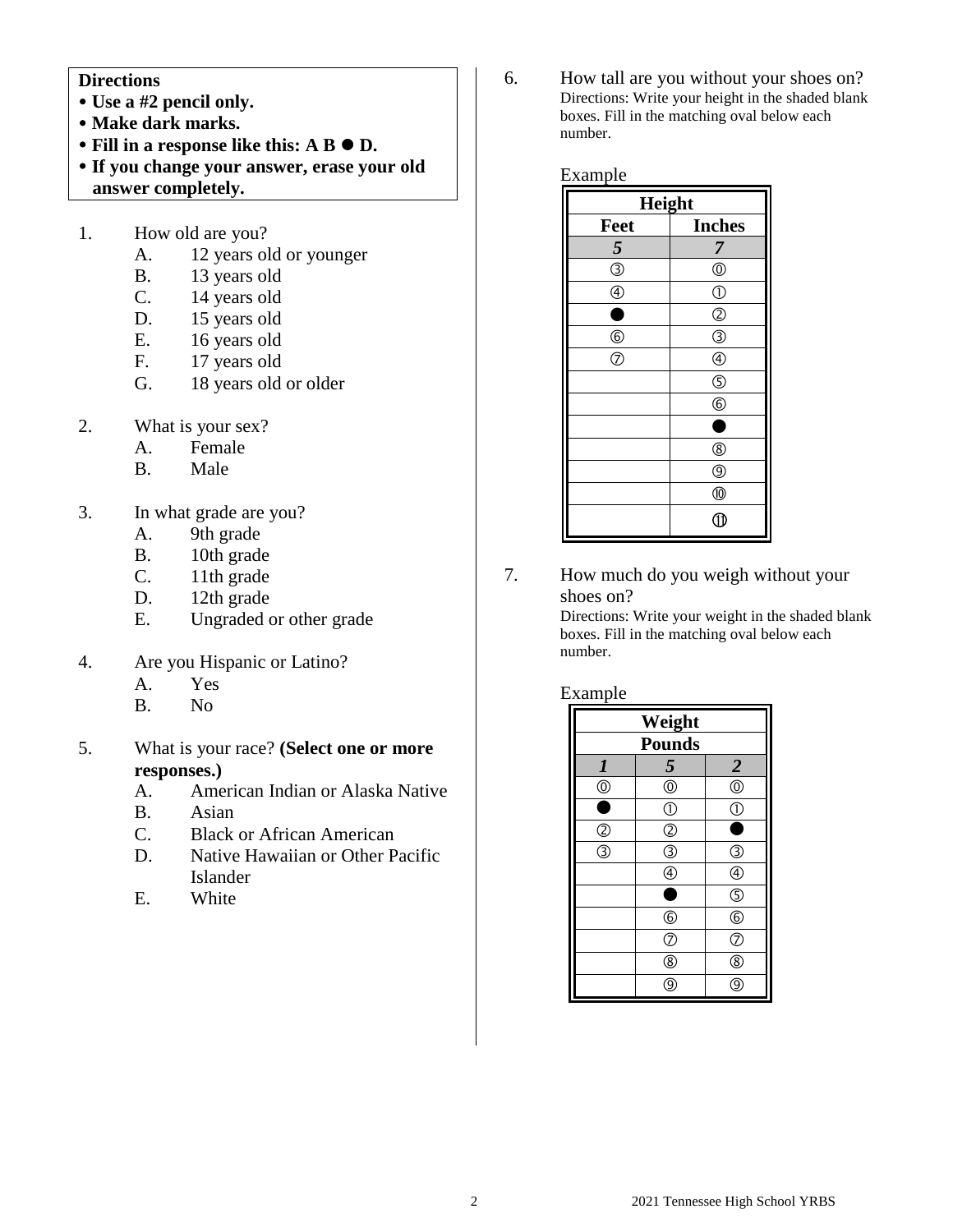#### **The next 5 questions ask about safety.**

- 8. How often do you wear a seat belt when **riding** in a car driven by someone else?
	- A. Never
	- B. Rarely
	- C. Sometimes
	- D. Most of the time
	- E. Always
- 9. During the past 30 days, how many times did you **ride** in a car or other vehicle **driven by someone who had been drinking alcohol**?
	- A. 0 times
	- B. 1 time
	- $C. 2$  or 3 times
	- D. 4 or 5 times
	- E. 6 or more times
- 10. During the past 30 days, how many times did you **drive** a car or other vehicle **when you had been drinking alcohol**?
	- A. I did not drive a car or other vehicle during the past 30 days
	- B. 0 times
	- C. 1 time
	- D. 2 or 3 times
	- E. 4 or 5 times
	- F. 6 or more times
- 11. During the past 30 days, on how many days did you **use the Internet or apps on your cell phone** (such as YouTube, Instagram, or Facebook) while driving a car or other vehicle? (Do not count using your cell phone to get driving directions or to determine your location.)
	- A. I did not drive a car or other vehicle during the past 30 days
	- B. 0 days
	- C. 1 or 2 days
	- D. 3 to 5 days
	- E.  $6 to 9 days$
	- F. 10 to 19 days
	- G. 20 to 29 days
	- H. All 30 days
- 12. During the past 30 days, on how many days did you **text or e-mail** while **driving** a car or other vehicle?
	- A. I did not drive a car or other vehicle during the past 30 days
	- B. 0 days
	- C. 1 or 2 days
	- D. 3 to 5 days
	- E.  $6 to 9 days$
	- F. 10 to 19 days
	- G. 20 to 29 days
	- H. All 30 days

#### **The next 8 questions ask about violencerelated behaviors and experiences.**

- 13. During the past 30 days, on how many days did you carry **a weapon** such as a gun, knife, or club **on school property**?
	- A. 0 days
	- B. 1 day
	- C.  $2 \text{ or } 3 \text{ days}$
	- D. 4 or 5 days
	- E. 6 or more days

# 14. **During the past 12 months**, on how

many days did you carry a **gun**? (Do **not** count the days when you carried a gun only for hunting or for a sport, such as target shooting.)

- A. 0 days
- B. 1 day
- C.  $2 \text{ or } 3 \text{ days}$
- D. 4 or 5 days
- E. 6 or more days
- 15. During the past 30 days, on how many days did you carry a gun **on school property**?
	- A. 0 days
	- B. 1 day
	- C. 2 or 3 days
	- D.  $4$  or  $5$  days
	- E. 6 or more days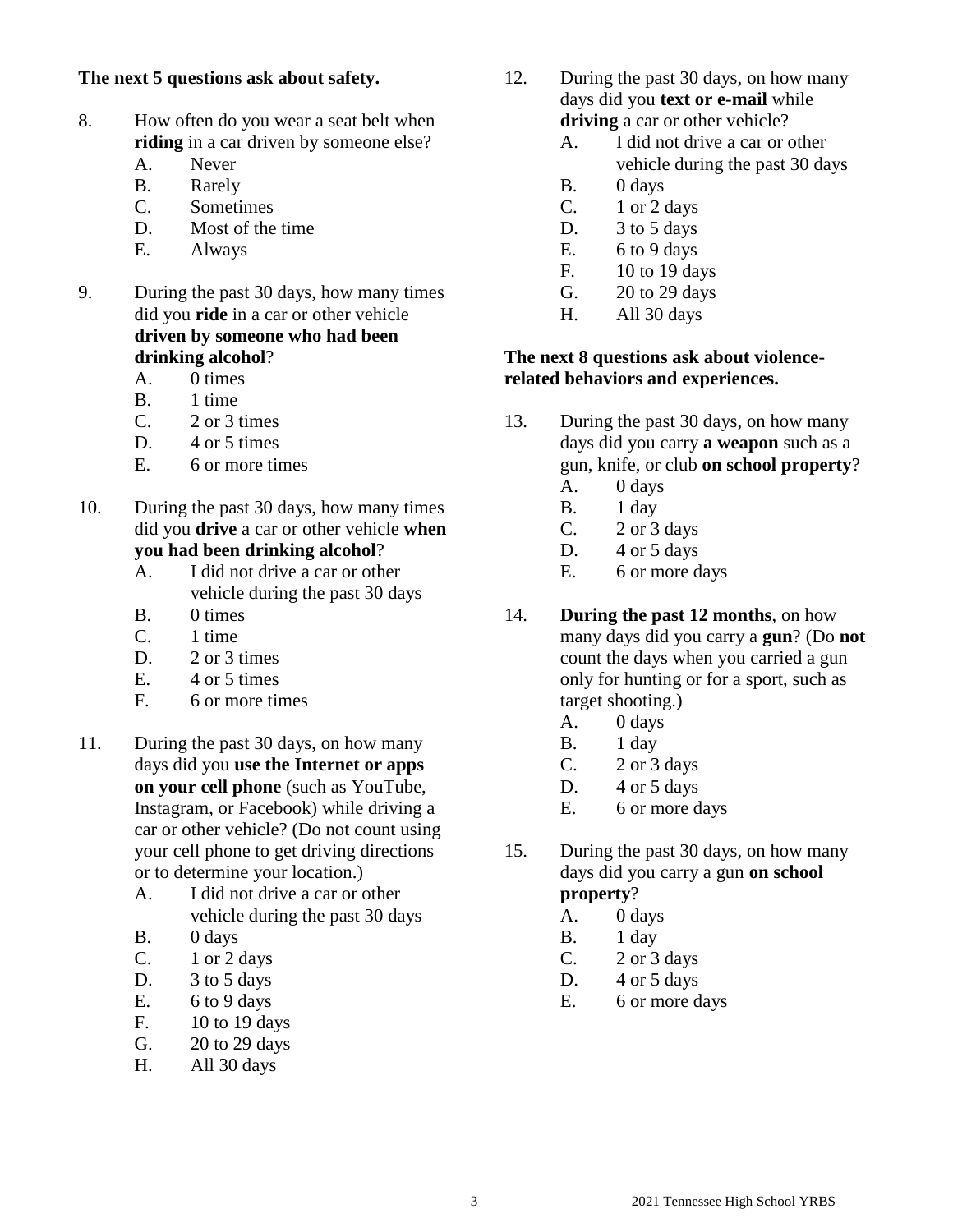- 16. During the past 30 days, on how many days did you **not** go to school because you felt you would be unsafe at school or on your way to or from school?
	- A. 0 days
	- B. 1 day
	- C. 2 or 3 days
	- D.  $4$  or  $5$  days
	- E. 6 or more days
- 17. During the past 12 months, how many times has someone threatened or injured you with **a weapon** such as a gun, knife, or club **on school property**?
	- A. 0 times
	- B. 1 time
	- $C. 2$  or 3 times
	- D. 4 or 5 times
	- E. 6 or 7 times
	- F. 8 or 9 times
	- G. 10 or 11 times
	- H. 12 or more times
- 18. During the past 12 months, how many times were you in a **physical fight**?
	- A. 0 times
	- B. 1 time
	- C. 2 or 3 times
	- D. 4 or 5 times
	- E. 6 or 7 times
	- F. 8 or 9 times
	- G. 10 or 11 times
	- H. 12 or more times
- 19. Have you ever seen someone get physically attacked, beaten, stabbed, or shot in your neighborhood?
	- A. Yes
	- B. No
- 20. During the past 12 months, how many times did **someone you were dating or going out with** physically hurt you on purpose? (Count such things as being hit, slammed into something, or injured with an object or weapon.)
	- A. I did not date or go out with
		- anyone during the past 12 months
	- B. 0 times
	- C. 1 time
	- D. 2 or 3 times
	- E. 4 or 5 times
	- F. 6 or more times

**The next 2 questions ask about bullying. Bullying is when 1 or more students tease, threaten, spread rumors about, hit, shove, or hurt another student over and over again. It is not bullying when 2 students of about the same strength or power argue or fight or tease each other in a friendly way.**

- 21. During the past 12 months, have you ever been bullied **on school property**?
	- A. Yes
	- B. No
- 22. During the past 12 months, have you ever been **electronically** bullied? (Count being bullied through texting, Instagram, Facebook, or other social media.)
	- A. Yes
	- B. No

**The next 6 questions ask about sad feelings and attempted suicide. Sometimes people feel so depressed about the future that they may consider attempting suicide, that is, taking some action to end their own life.**

- 23. During the past 12 months, did you ever feel so sad or hopeless almost every day for **two weeks or more in a row** that you stopped doing some usual activities?
	- A. Yes
	- B. No
- 24. During the past 12 months, did you ever **seriously** consider attempting suicide?
	- A. Yes
	- B. No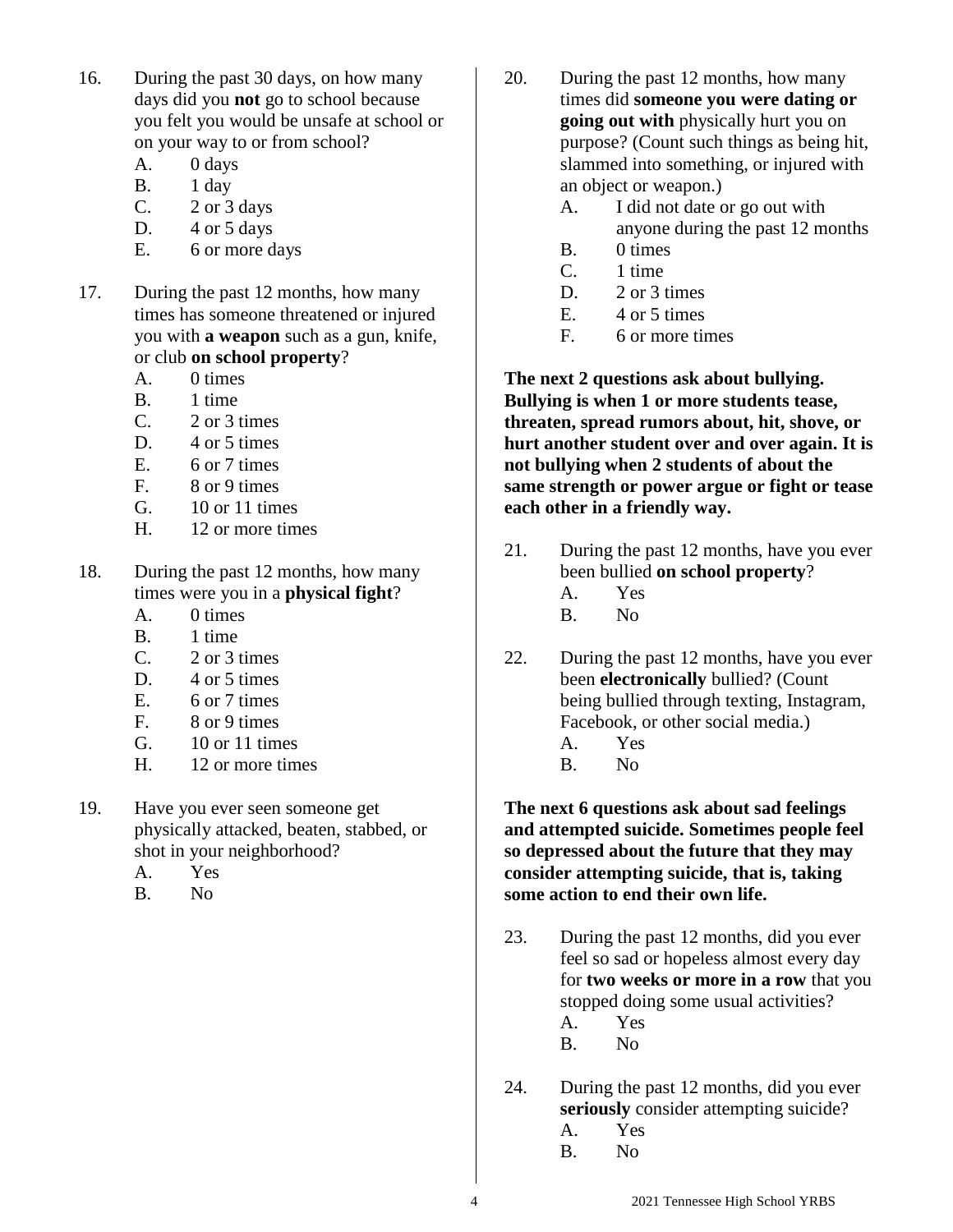- 25. During the past 12 months, did you make a plan about how you would attempt suicide?
	- A. Yes
	- B. No
- 26. During the past 12 months, how many times did you actually attempt suicide?
	- A. 0 times
	- B. 1 time
	- C. 2 or 3 times
	- D. 4 or 5 times
	- E. 6 or more times
- 27. **If you attempted suicide** during the past 12 months, did any attempt result in an injury, poisoning, or overdose that had to be treated by a doctor or nurse?
	- A. **I did not attempt suicide** during the past 12 months
	- B. Yes
	- C. No
- 28. If you attempted suicide during the past 12 months, did you ask for help from someone such as a doctor, counselor, or hotline before your attempt?
	- A. I did not attempt suicide during the past 12 months
	- B. Yes
	- C. No

# **The next 2 questions ask about hurting yourself on purpose.**

- 29. During the past 12 months, how many times did you do something to purposely hurt yourself without wanting to die, such as cutting or burning yourself on purpose?
	- A. 0 times
	- B. 1 time
	- $C. 2$  or 3 times
	- D. 4 or 5 times
	- E. 6 or more times
- 30. Have you ever participated in a game or challenge, by yourself or with others, that involved getting dizzy or passing out on purpose for the feeling it caused? (This game or challenge is also called the Choking Game, the Fainting Game, Pass Out, Knock Out, Tap Out, or Black Out.) A. Yes
	- B. No

## **The next 4 questions ask about cigarette smoking.**

- 31. Have you ever tried cigarette smoking, even one or two puffs?
	- A. Yes
	- B. No
- 32. How old were you when you first tried cigarette smoking, even one or two puffs?
	- A. I have never tried cigarette smoking, not even one or two puffs
	- B. 8 years old or younger
	- C. 9 or 10 years old
	- D. 11 or 12 years old
	- E. 13 or 14 years old
	- F. 15 or 16 years old
	- G. 17 years old or older
- 33. During the past 30 days, on how many days did you smoke cigarettes?
	- A. 0 days
	- B. 1 or 2 days
	- C. 3 to 5 days
	- D. 6 to 9 days
	- E. 10 to 19 days
	- F. 20 to 29 days
	- G. All 30 days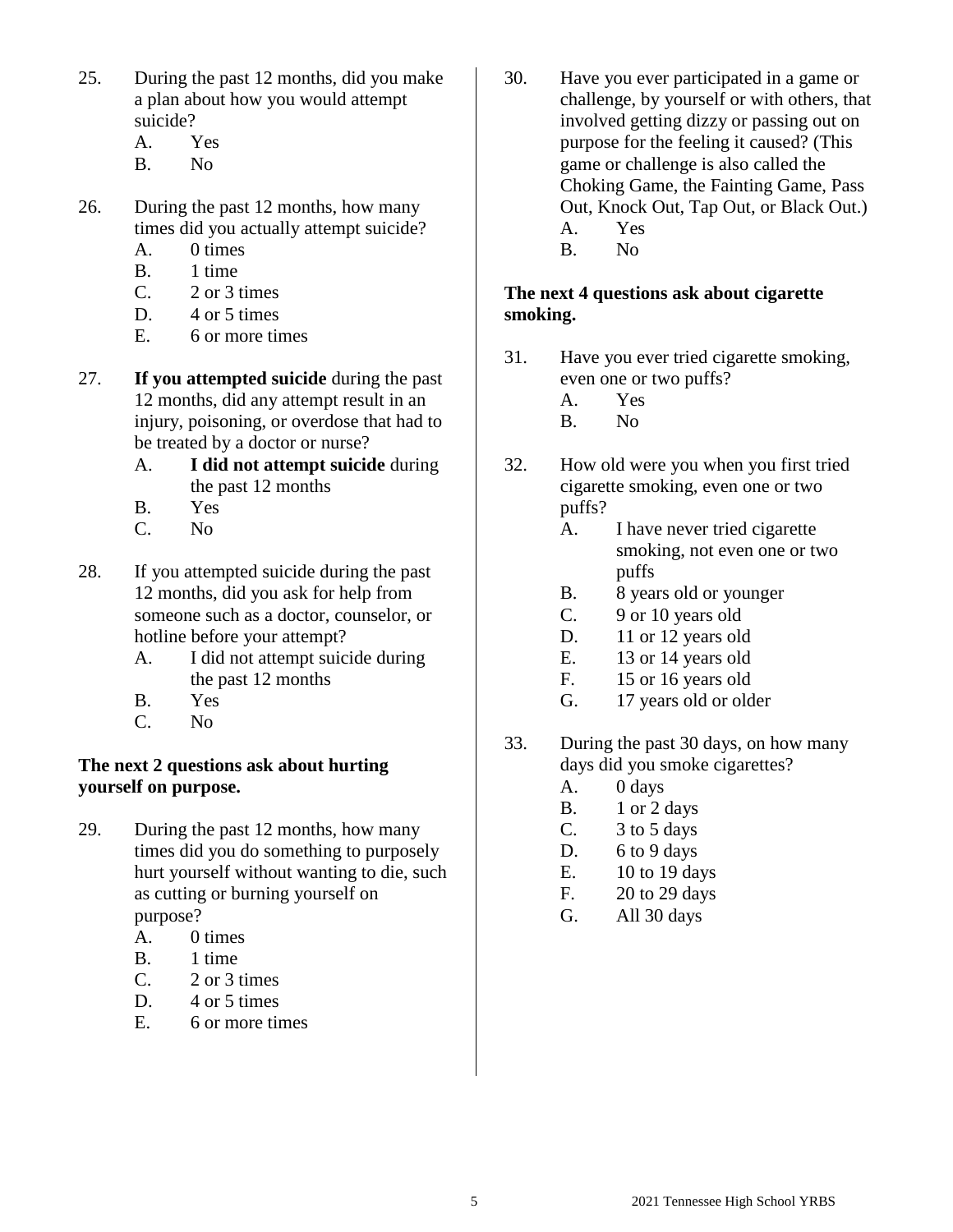- 34. During the past 30 days, on the days you smoked, how many cigarettes did you smoke **per day**?
	- A. I did not smoke cigarettes during the past 30 days
	- B. Less than 1 cigarette per day
	- C. 1 cigarette per day
	- D. 2 to 5 cigarettes per day
	- E. 6 to 10 cigarettes per day
	- F. 11 to 20 cigarettes per day
	- G. More than 20 cigarettes per day

**The next 6 questions ask about electronic vapor products, such as JUUL, SMOK, Suorin, Vuse, and blu. Electronic vapor products include e-cigarettes, vapes, vape pens, e-cigars, e-hookahs, hookah pens, and mods.**

- 35. Have you ever used an electronic vapor product?
	- A. Yes
	- B. No
- 36. During the past 30 days, on how many days did you use an electronic vapor product?
	- A. 0 days
	- B. 1 or 2 days
	- C. 3 to 5 days
	- D. 6 to 9 days
	- E. 10 to 19 days
	- F. 20 to 29 days
	- G. All 30 days
- 37. During the past 30 days, on how many days did you use an electronic vapor product **on school property**?
	- A. 0 days
	- B. 1 or 2 days
	- C. 3 to 5 days
	- D. 6 to 9 days
	- E. 10 to 19 days
	- F. 20 to 29 days
	- G. All 30 days
- 38. During the past 30 days, how did you **usually** get your electronic vapor products? (Select only **one** response.)
	- A. I did not use any electronic vapor products during the past 30 days
	- B. I got or bought them from a friend, family member, or someone else
	- C. I bought them myself in a vape shop or tobacco shop
	- D. I bought them myself in a convenience store, supermarket, discount store, or gas station
	- E. I bought them myself at a mall or shopping center kiosk or stand
	- F. I bought them myself on the Internet, such as from a product website, vape store website, or other website like eBay, Amazon, Facebook Marketplace, or **Craigslist**
	- G. I took them from a store or another person
	- H. I got them in some other way
- 39. What is the **main** reason you have used electronic vapor products? (Select only **one** response.)
	- A. I have never used an electronic vapor product
	- B. Friend or family member used them
	- C. To get a high or buzz from nicotine
	- D. I was feeling anxious, stressed, or depressed
	- E. I was curious about them
	- F. They are less harmful than other forms of tobacco
	- G. They are available in flavors, such as mint, candy, fruit, or chocolate
	- H. I used them for some other reason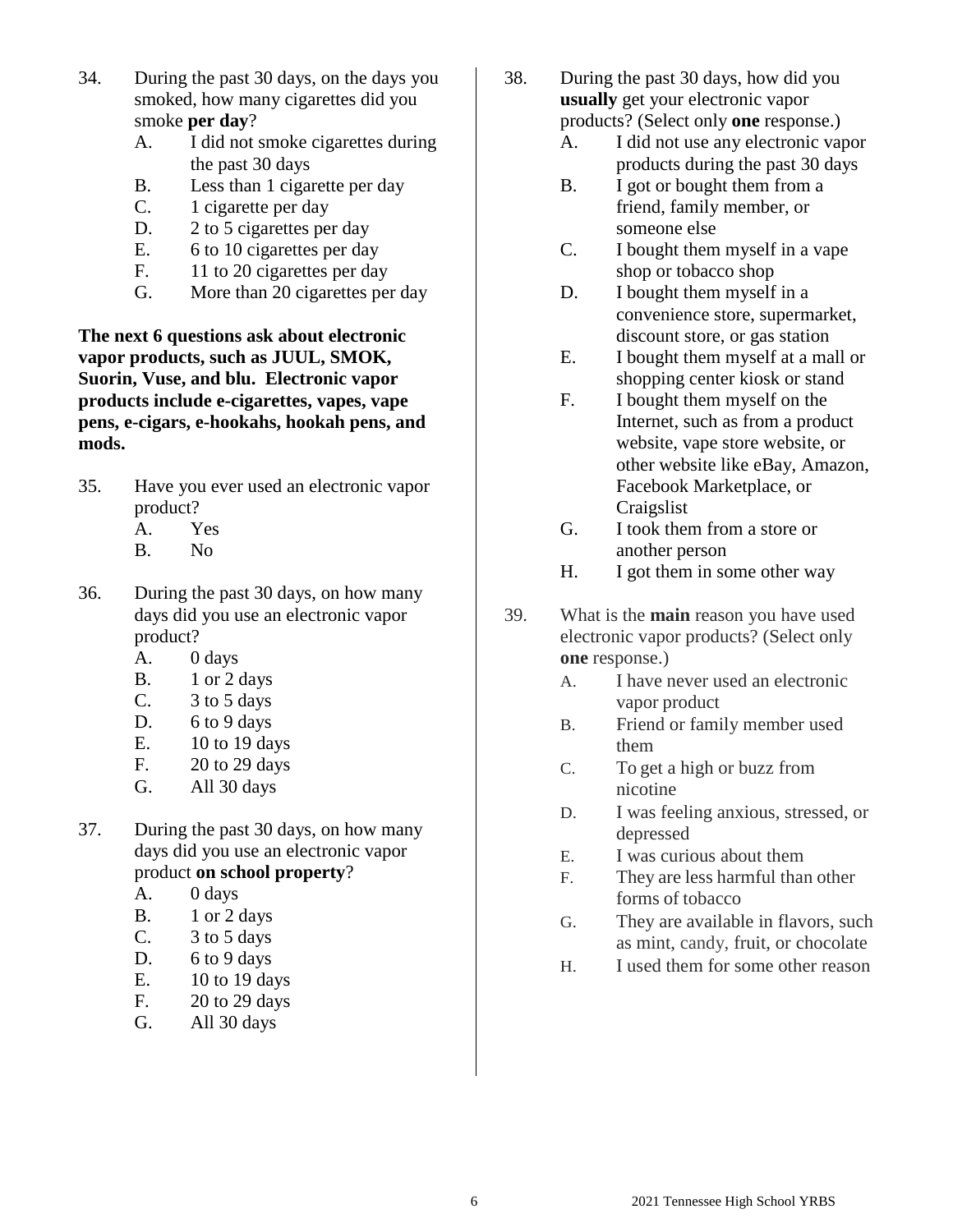- 40. During the past 30 days, on how many days did you use an electronic vapor product **to vape marijuana** (also called pot or weed), including THC, THC concentrates, hash oil, or waxes?
	- A. 0 days
	- B. 1 or 2 days
	- C. 3 to 5 days
	- D. 6 to 9 days
	- E. 10 to 19 days
	- F. 20 to 29 days
	- G. All 30 days

#### **The next 2 questions ask about other tobacco products.**

- 41. During the past 30 days, on how many days did you use **chewing tobacco, snuff, dip**, **snus, or dissolvable tobacco products**, such as Copenhagen, Grizzly, Skoal, or Camel Snus? (Do **not** count any electronic vapor products.)
	- A. 0 days
	- B. 1 or 2 days
	- C. 3 to 5 days
	- D. 6 to 9 days
	- E. 10 to 19 days
	- F. 20 to 29 days
	- G. All 30 days
- 42. During the past 30 days, on how many days did you smoke **cigars, cigarillos, or little cigars**?
	- A. 0 days
	- B. 1 or 2 days
	- C. 3 to 5 days
	- D. 6 to 9 days
	- E. 10 to 19 days
	- F. 20 to 29 days
	- G. All 30 days

**The next question asks about all tobacco products. Please consider cigarettes, electronic vapor products, smokeless tobacco (chewing tobacco, snuff, dip, snus, or dissolvable tobacco products), cigars (including little cigars or cigarillos), shisha or hookah tobacco, and pipe tobacco when answering this question.**

- 43. During the past 12 months, did you ever try **to quit** using **all** tobacco products?
	- A. I did not use cigarettes, electronic vapor products, smokeless tobacco, cigars, shisha or hookah tobacco, or pipe tobacco during the past 12 months
	- B. Yes
	- C. No

**The next 4 questions ask about drinking alcohol. This includes drinking beer, wine, flavored alcoholic beverages, and liquor such as rum, gin, vodka, or whiskey. For these questions, drinking alcohol does not include drinking a few sips of wine for religious purposes.**

- 44. How old were you when you had your first drink of alcohol other than a few sips?
	- A. I have never had a drink of alcohol other than a few sips
	- B. 8 years old or younger
	- C. 9 or 10 years old
	- D. 11 or 12 years old
	- E. 13 or 14 years old
	- F. 15 or 16 years old
	- G. 17 years old or older
- 45. During the past 30 days, on how many days did you have at least one drink of alcohol?
	- A. 0 days
	- B. 1 or 2 days
	- C.  $3 \text{ to } 5 \text{ days}$
	- D. 6 to 9 days
	- E. 10 to 19 days
	- F. 20 to 29 days
	- G. All 30 days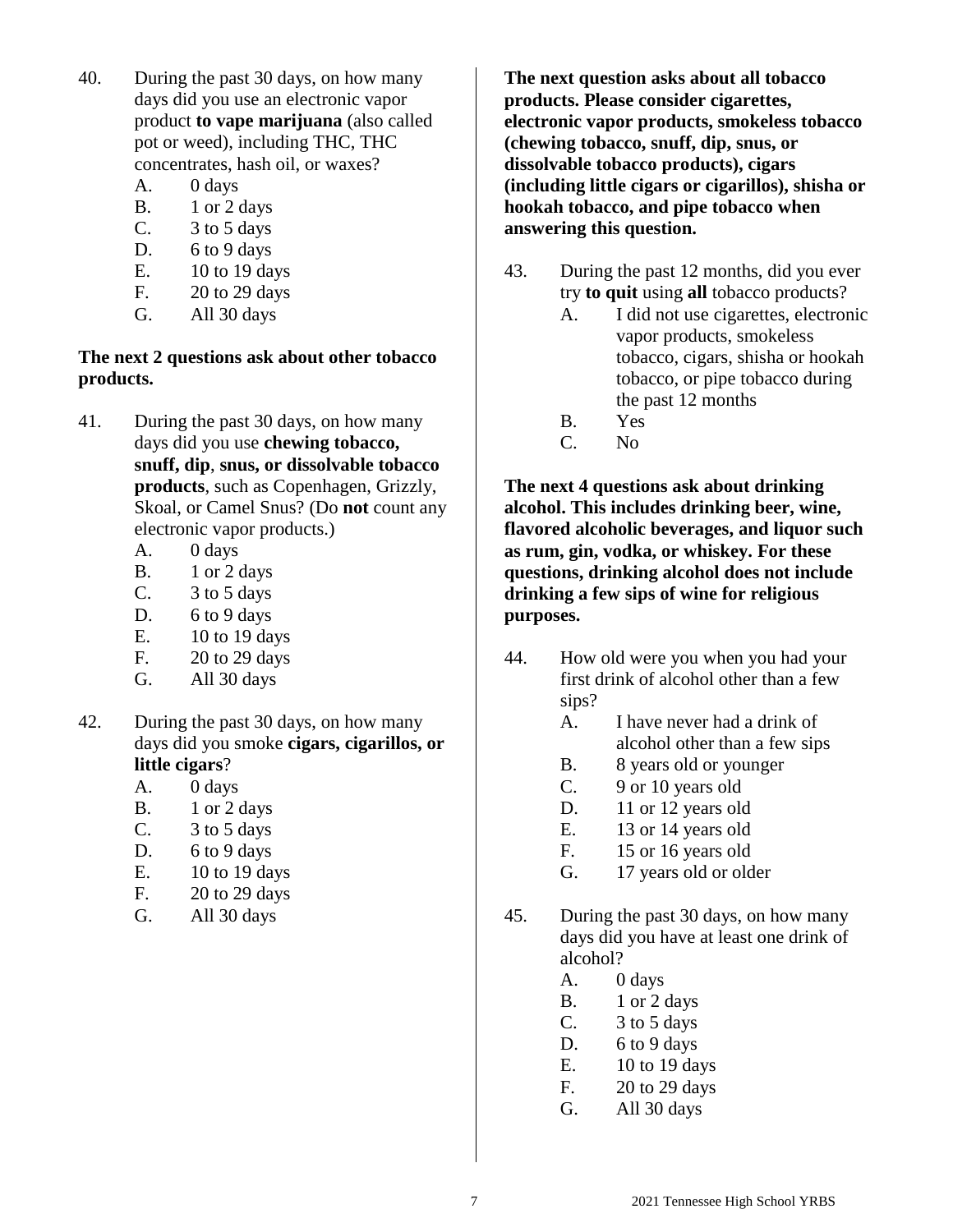- 46. During the past 30 days, on how many days did you have **4** or more drinks of alcohol in a row, that is, within a couple of hours (if you are **female**) or **5** or more drinks of alcohol in a row, that is, within a couple of hours (if you are **male**)?
	- A. 0 days
	- B. 1 day
	- C. 2 days
	- D. 3 to 5 days
	- E.  $6 to 9 days$
	- F. 10 to 19 days
	- G. 20 or more days
- 47. During the past 30 days, how did you **usually** get the alcohol you drank?
	- A. I did not drink alcohol during the past 30 days
	- B. I bought it in a store such as a liquor store, convenience store, supermarket, discount store, or gas station
	- C. I bought it at a restaurant, bar, or club
	- D. I bought it at a public event such as a concert or sporting event
	- E. I gave someone else money to buy it for me
	- F. Someone gave it to me
	- G. I took it from a store or family member
	- H. I got it some other way

**The next 3 questions ask about marijuana use. Marijuana also is called pot or weed. For these questions, do not count CBD-only or hemp products, which come from the same plant as marijuana, but do not cause a high when used alone.**

- 48. During your life, how many times have you used marijuana?
	- A. 0 times
	- B. 1 or 2 times
	- C. 3 to 9 times
	- D.  $10$  to 19 times
	- E. 20 to 39 times
	- F. 40 to 99 times
	- G. 100 or more times
- 49. How old were you when you tried marijuana for the first time?
	- A. I have never tried marijuana
	- B. 8 years old or younger
	- C. 9 or 10 years old
	- D. 11 or 12 years old
	- E. 13 or 14 years old
	- F. 15 or 16 years old
	- G. 17 years old or older
- 50. During the past 30 days, how many times did you use marijuana?
	- A. 0 times
	- B. 1 or 2 times
	- C. 3 to 9 times
	- D. 10 to 19 times
	- E. 20 to 39 times
	- F. 40 or more times

# **The next question asks about synthetic marijuana use. Synthetic marijuana also is called Spice, fake weed, K2, or Black Mamba.**

- 51. During your life, how many times have you used synthetic marijuana?
	- A. 0 times
	- B. 1 or 2 times
	- C. 3 to 9 times
	- D. 10 to 19 times
	- E. 20 to 39 times
	- F. 40 or more times

**The next question asks about the use of prescription pain medicine without a doctor**'**s prescription or differently than how a doctor told you to use it. For this question, count drugs such as codeine, Vicodin, OxyContin, Hydrocodone, and Percocet.**

- 52. During your life, how many times have you taken **prescription pain medicine** without a doctor's prescription or differently than how a doctor told you to use it?
	- A. 0 times
	- B. 1 or 2 times
	- $C.$  3 to 9 times
	- D. 10 to 19 times
	- $E = 20$  to 39 times
	- F. 40 or more times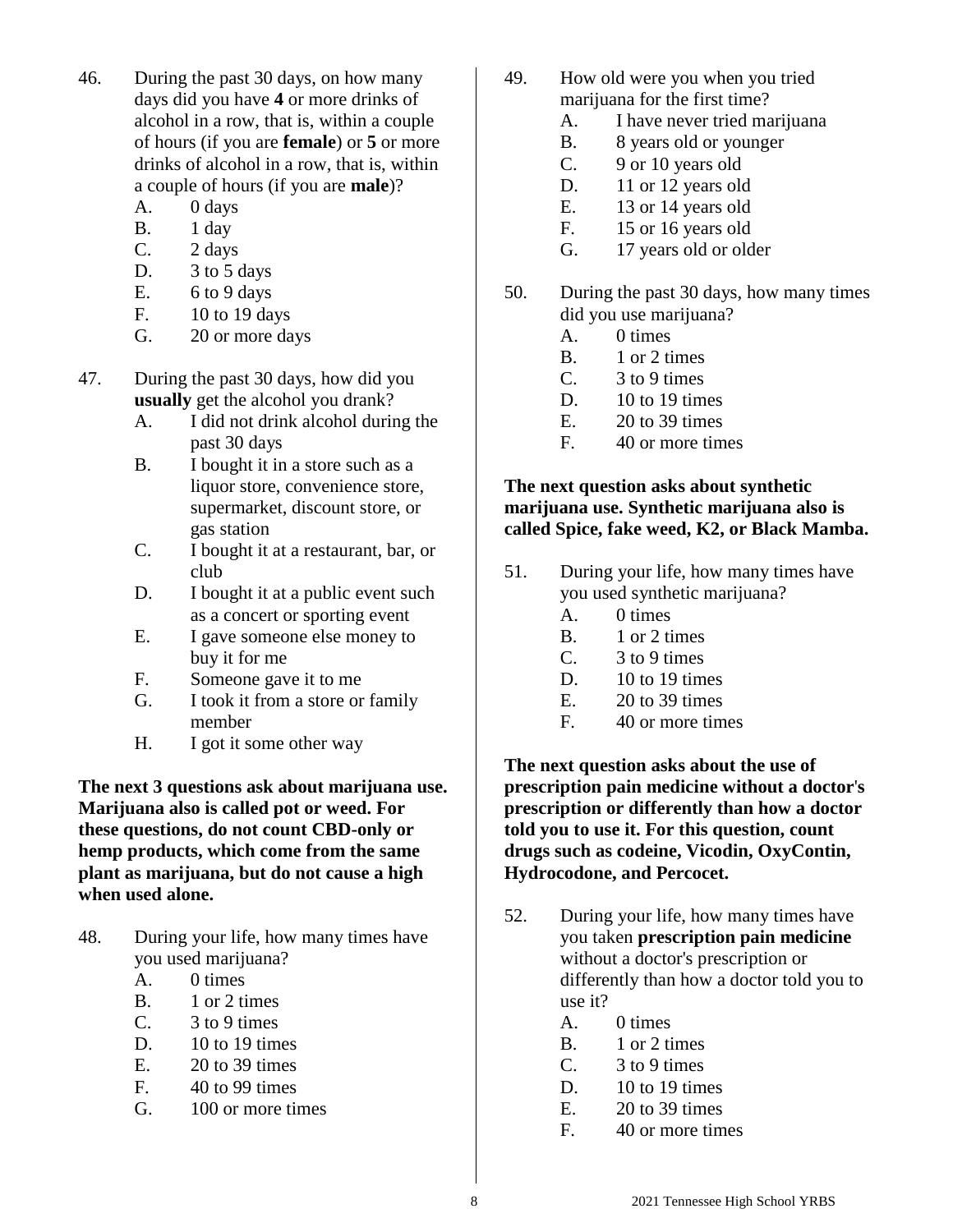## **The next 10 questions ask about other drugs.**

- 53. During your life, how many times have you used **any** form of cocaine, including powder, crack, or freebase?
	- A. 0 times
	- B. 1 or 2 times
	- C. 3 to 9 times
	- D.  $10$  to 19 times
	- $E.$  20 to 39 times
	- F. 40 or more times
- 54. During your life, how many times have you sniffed glue, breathed the contents of aerosol spray cans, or inhaled any paints or sprays to get high?
	- A. 0 times
	- B. 1 or 2 times
	- C. 3 to 9 times
	- D.  $10$  to 19 times
	- E. 20 to 39 times
	- F. 40 or more times
- 55. During your life, how many times have you used **heroin** (also called smack, junk, or China White)?
	- A. 0 times
	- B. 1 or 2 times
	- C. 3 to 9 times
	- D. 10 to 19 times
	- $E = 20$  to 39 times
	- F. 40 or more times
- 56. During your life, how many times have you used **methamphetamines** (also called speed, crystal meth, crank, ice, or meth)?
	- A. 0 times
	- B. 1 or 2 times
	- C. 3 to 9 times
	- D. 10 to 19 times
	- E. 20 to 39 times
	- F. 40 or more times
- 57. During your life, how many times have you used **ecstasy** (also called MDMA or Molly)?
	- A. 0 times
	- B. 1 or 2 times
	- $C.$  3 to 9 times
	- D. 10 to 19 times
	- E. 20 to 39 times
	- F. 40 or more times
- 58. During your life, how many times have you taken **steroid pills or shots** without a doctor's prescription?
	- A. 0 times
	- B. 1 or 2 times
	- $C.$  3 to 9 times
	- D.  $10$  to 19 times
	- E. 20 to 39 times
	- F. 40 or more times
- 59. During your life, how many times have you used a needle to inject any **illegal**  drug into your body?
	- A. 0 times
	- B. 1 time
	- C. 2 or more times
- 60. During the past 12 months, has anyone offered, sold, or given you an illegal drug **on school property**?
	- A. Yes
	- B. No
- 61. During your life, how many times have you taken a **prescription drug** (such as OxyContin, Percocet, Vicodin, codeine, Adderall, Ritalin, or Xanax) without a doctor's prescription?
	- A. 0 times
	- B. 1 or 2 times
	- C. 3 to 9 times
	- D.  $10$  to 19 times
	- E. 20 to 39 times
	- F. 40 or more times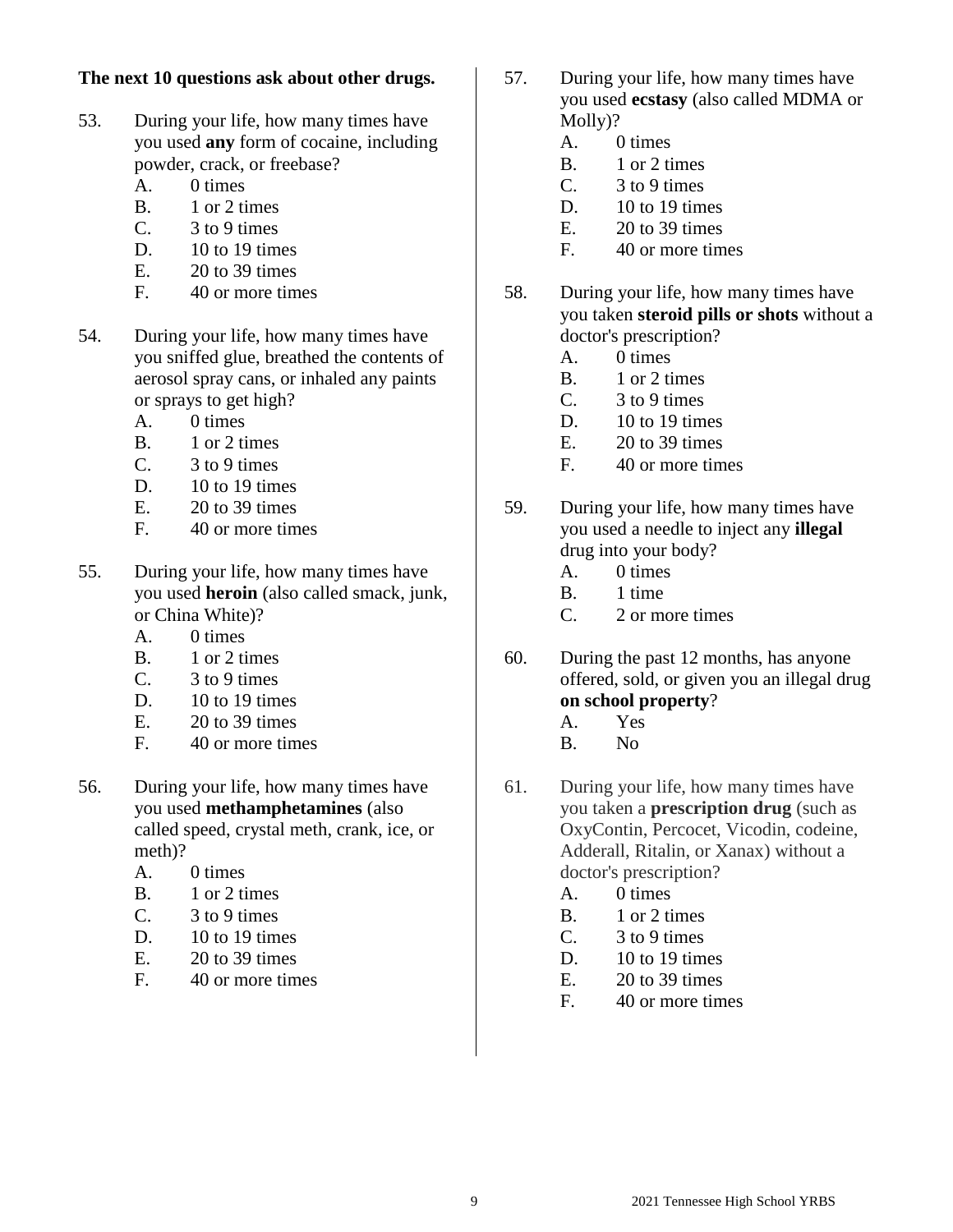- 62. During the past 30 days, how many times did you take a **prescription drug** (such as OxyContin, Percocet, Vicodin, codeine, Adderall, Ritalin, or Xanax) without a doctor's prescription?
	- A. 0 times
	- B. 1 or 2 times
	- C. 3 to 9 times
	- D. 10 to 19 times
	- E. 20 to 39 times
	- F. 40 or more times

# **The next 5 questions ask about body weight.**

- 63. How do **you** describe your weight?
	- A. Very underweight
	- B. Slightly underweight
	- C. About the right weight
	- D. Slightly overweight
	- E. Very overweight
- 64. Which of the following are you trying to do about your weight?
	- A. **Lose** weight
	- B. **Gain** weight
	- C. **Stay** the same weight
	- D. I am **not trying to do anything** about my weight
- 65. During the past 30 days, did you **exercise** to lose weight or to keep from gaining weight?
	- A. Yes
	- B. No
- 66. During the past 30 days, did you **eat less food, fewer calories, or foods low in fat** to lose weight or to keep from gaining weight?
	- A. Yes
	- B. No
- 67. During the past 30 days, did you try to lose weight or keep from gaining weight by going without eating for 24 hours or more; taking any diet pills, powders, or liquids; vomiting or taking laxatives; smoking cigarettes; or skipping meals?
	- A. Yes
	- B. No

**The next 9 questions ask about food you ate or drank during the past 7 days. Think about all the meals and snacks you had from the time you got up until you went to bed. Be sure to include food you ate at home, at school, at restaurants, or anywhere else.**

- 68. During the past 7 days, how many times did you drink **100% fruit juices** such as orange juice, apple juice, or grape juice? (Do **not** count punch, Kool-Aid, sports drinks, or other fruit-flavored drinks.)
	- A. I did not drink 100% fruit juice during the past 7 days
	- B. 1 to 3 times during the past 7 days
	- C. 4 to 6 times during the past 7 days
	- D. 1 time per day
	- E. 2 times per day
	- F. 3 times per day
	- G. 4 or more times per day
- 69. During the past 7 days, how many times did you eat **fruit**? (Do **not** count fruit juice.)
	- A. I did not eat fruit during the past 7 days
	- B. 1 to 3 times during the past 7 days
	- C. 4 to 6 times during the past 7 days
	- D. 1 time per day
	- E. 2 times per day
	- F. 3 times per day
	- G. 4 or more times per day
- 70. During the past 7 days, how many times did you eat **green salad**?
	- A. I did not eat green salad during the past 7 days
	- B. 1 to 3 times during the past 7 days
	- C. 4 to 6 times during the past 7 days
	- D. 1 time per day
	- E. 2 times per day
	- F. 3 times per day
	- G. 4 or more times per day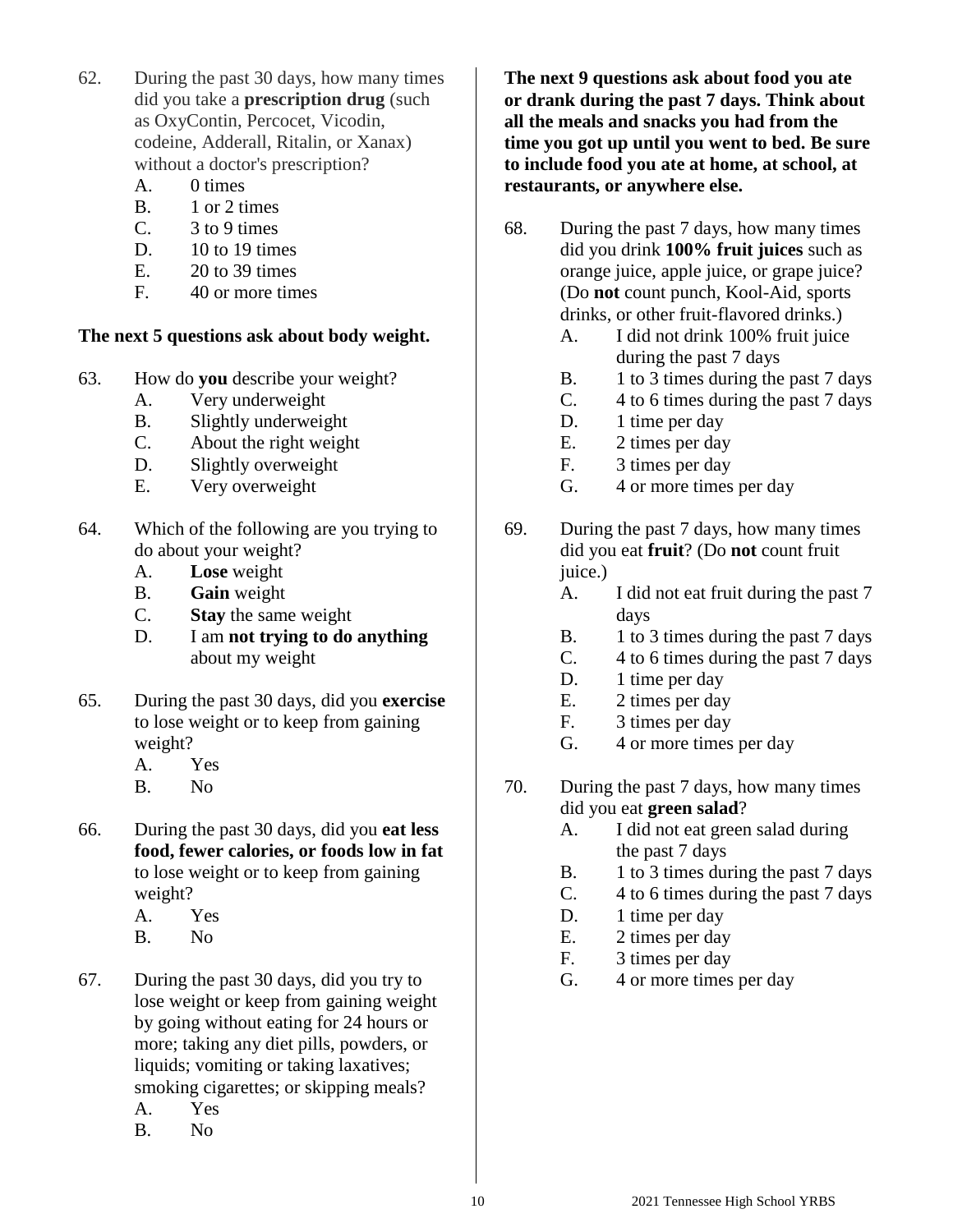- 71. During the past 7 days, how many times did you eat **potatoes**? (Do **not** count french fries, fried potatoes, or potato chips.)
	- A. I did not eat potatoes during the past 7 days
	- B. 1 to 3 times during the past 7 days
	- C. 4 to 6 times during the past 7 days
	- D. 1 time per day
	- E. 2 times per day
	- F. 3 times per day
	- G. 4 or more times per day
- 72. During the past 7 days, how many times did you eat **carrots**?
	- A. I did not eat carrots during the past 7 days
	- B. 1 to 3 times during the past 7 days
	- C. 4 to 6 times during the past 7 days
	- D. 1 time per day
	- E. 2 times per day
	- F. 3 times per day
	- G. 4 or more times per day
- 73. During the past 7 days, how many times did you eat **other vegetables**? (Do **not** count green salad, potatoes, or carrots.)
	- A. I did not eat other vegetables during the past 7 days
	- B. 1 to 3 times during the past 7 days
	- C. 4 to 6 times during the past 7 days
	- D. 1 time per day
	- E. 2 times per day
	- F. 3 times per day
	- G. 4 or more times per day
- 74. During the past 7 days, how many times did you drink a **can, bottle, or glass of soda or pop**, such as Coke, Pepsi, or Sprite? (Do **not** count diet soda or diet pop.)
	- A. I did not drink soda or pop during the past 7 days
	- B. 1 to 3 times during the past 7 days
	- C. 4 to 6 times during the past 7 days
	- D. 1 time per day
	- E. 2 times per day
	- F. 3 times per day
	- G. 4 or more times per day
- 75. During the past 7 days, how many **glasses of milk** did you drink? (Count the milk you drank in a glass or cup, from a carton, or with cereal. Count the half pint of milk served at school as equal to one glass.)
	- A. I did not drink milk during the past 7 days
	- B. 1 to 3 glasses during the past 7 days
	- C. 4 to 6 glasses during the past 7 days
	- D. 1 glass per day
	- E. 2 glasses per day
	- F. 3 glasses per day
	- G. 4 or more glasses per day
- 76. During the past 7 days, on how many days did you eat **breakfast**?
	- A. 0 days
	- B. 1 day
	- C. 2 days
	- D. 3 days
	- E. 4 days
	- F. 5 days
	- G. 6 days
	- H. 7 days

# **The next 7 questions ask about physical activity.**

- 77. During the past 7 days, on how many days were you physically active for a total of **at least 60 minutes per day**? (Add up all the time you spent in any kind of physical activity that increased your heart rate and made you breathe hard some of the time.)
	- A. 0 days
	- B. 1 day
	- C. 2 days
	- D. 3 days
	- E. 4 days
	- F. 5 days
	- G. 6 days
	- H. 7 days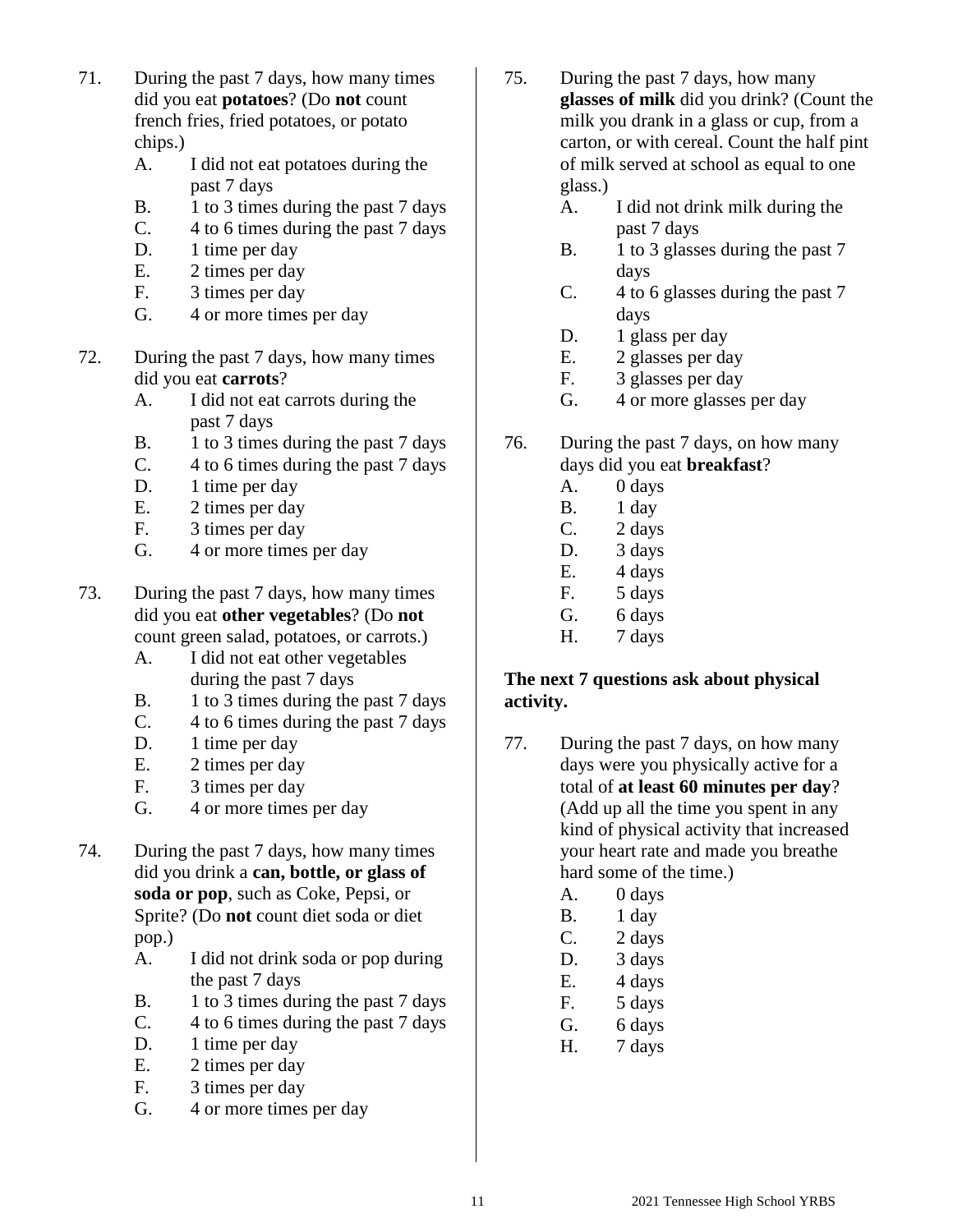- 78. On an average school day, how many hours do you spend in front of a TV, computer, smart phone, or other electronic device watching shows or videos, playing games, accessing the Internet, or using social media (also called "screen time")? (Do **not** count time spent doing schoolwork.)
	- A. Less than 1 hour per day
	- B. 1 hour per day
	- C. 2 hours per day
	- D. 3 hours per day
	- E. 4 hours per day
	- F. 5 or more hours per day
- 79. In an average week when you are in school, on how many days do you go to physical education (PE) classes?
	- A. 0 days
	- B. 1 day
	- C. 2 days
	- D. 3 days
	- E. 4 days
	- F. 5 days
- 80. During the past 12 months, were you **usually** physically active at least half of the time during physical education (PE) classes?
	- A. I did not take PE classes during the past 12 months
	- B. Yes
	- C. No
- 81. Do any of your classroom teachers encourage you to be physically active? (Do **not** count your physical education teacher.)
	- A. Yes
	- B. No
- 82. During the past 12 months, on how many sports teams did you play? (Count any teams run by your school or community groups.)
	- A. 0 teams
	- B. 1 team
	- C. 2 teams
	- D. 3 or more teams
- 83. During the past 12 months, did you participate in any organized dance activities, such as cheerleading, dance team, flag team, or dance classes? (Count any activities run by your school or community groups.)
	- A. Yes
	- B. No

**The next question asks about concussions. A concussion is when a blow or jolt to the head causes problems such as headaches, dizziness, being dazed or confused, difficulty remembering or concentrating, vomiting, blurred vision, or being knocked out.**

- 84. During the past 12 months, how many times did you have a concussion **from playing a sport or being physically active**?
	- A. 0 times
	- B. 1 time
	- C. 2 times
	- D. 3 times
	- E. 4 or more times

**Beginning in early 2020, the United States, along with the rest of the world, experienced the coronavirus disease (COVID-19) pandemic. As part of the response to this pandemic, schools and businesses were closed and people were required to stay at home. Depending on where you live, your experience with the pandemic might still be going on now, or your community and your school might be somewhat back to normal. The next 2 questions ask about your experiences during this time, whether in the past or continuing now.**

- 85. During the COVID-19 pandemic, how often was your mental health not good? (Poor mental health includes stress, anxiety, and depression.)
	- A. Never
	- B. Rarely
	- C. Sometimes
	- D. Most of the time
	- E. Always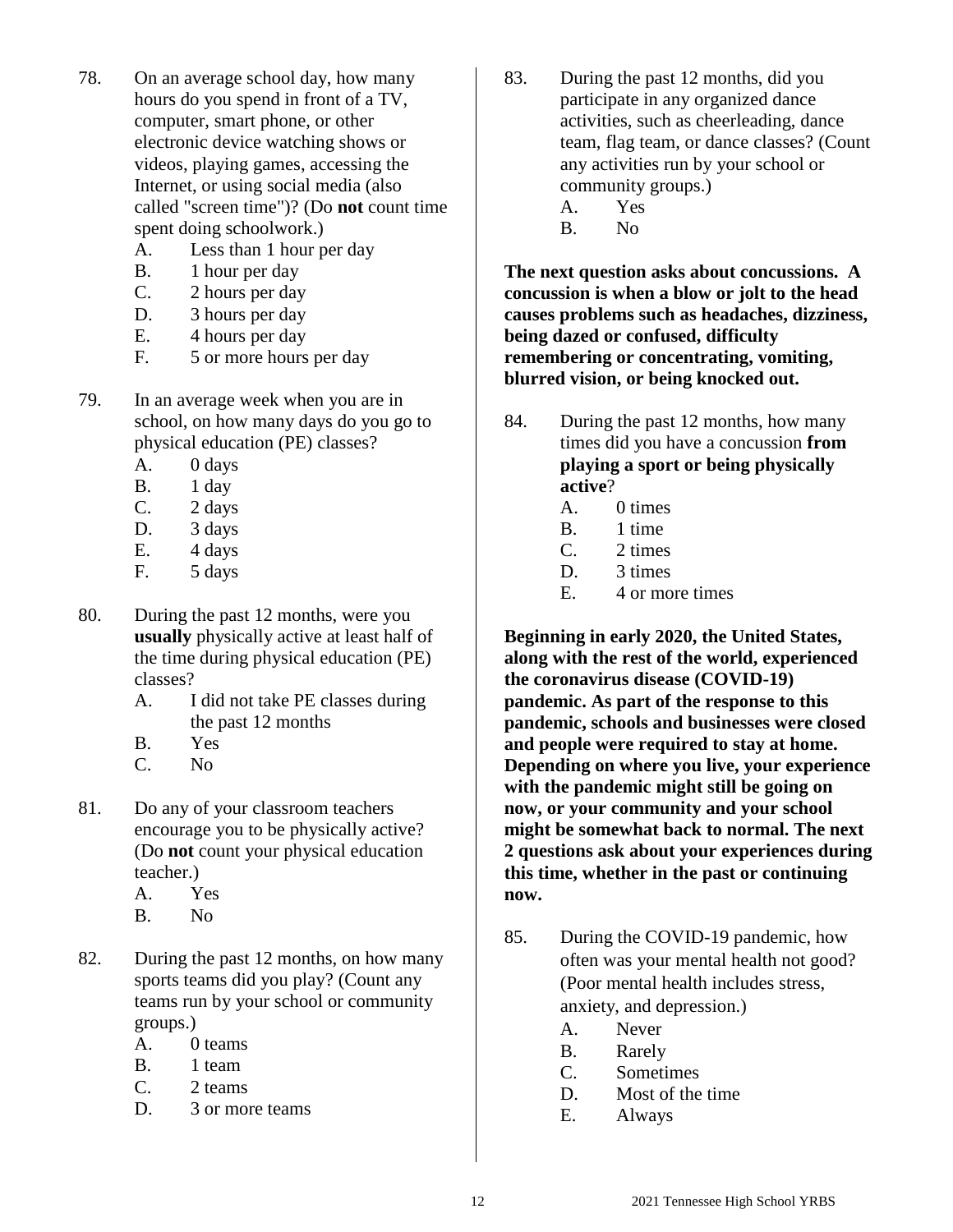- 86. During the COVID-19 pandemic, did **a parent or other adult in your home** lose their job even for a short amount of time?
	- A. My parents and other adults in my home did not have jobs before the COVID-19 pandemic started
	- B. Yes
	- C. No

# **The next 13 questions ask about other healthrelated topics.**

- 87. Have you ever been tested for HIV, the virus that causes AIDS? (Do **not** count tests done if you donated blood.)
	- A. Yes
	- B. No
	- C. Not sure
- 88. When was the last time you saw a dentist for a check-up, exam, teeth cleaning, or other dental work?
	- A. During the past 12 months
	- B. Between 12 and 24 months ago
	- C. More than 24 months ago
	- D. Never
	- E. Not sure
- 89. During the past 30 days, how often was your mental health not good? (Poor mental health includes stress, anxiety, and depression.)
	- A. Never
	- B. Rarely
	- C. Sometimes
	- D. Most of the time
	- E. Always
- 90. On an average school night, how many hours of sleep do you get?
	- A. 4 or less hours
	- B. 5 hours
	- C. 6 hours
	- D. 7 hours
	- E. 8 hours
	- F. 9 hours
	- G. 10 or more hours
- 91. During the past 30 days, where did you usually sleep?
	- A. In my parent's or guardian's home
	- B. In the home of a friend, family member, or other person because I had to leave my home or my parent or guardian cannot afford housing
	- C. In a shelter or emergency housing
	- D. In a motel or hotel
	- E. In a car, park, campground, or other public place
	- F. I do not have a usual place to sleep
	- G. Somewhere else
- 92. During the past 30 days, did you ever sleep away from your parents or guardians because you were kicked out, ran away, or were abandoned?
	- A. Yes
	- B. No
- 93. During the past 30 days, how often did you go hungry because there was not enough food in your home?
	- A. Never
	- B. Rarely
	- C. Sometimes
	- D. Most of the time
	- E. Always
- 94. During your life, how often have you felt that people assumed you are less intelligent because of your race or ethnicity?
	- A. Never
	- B. Rarely
	- C. Sometimes
	- D. Most of the time
	- E. Always